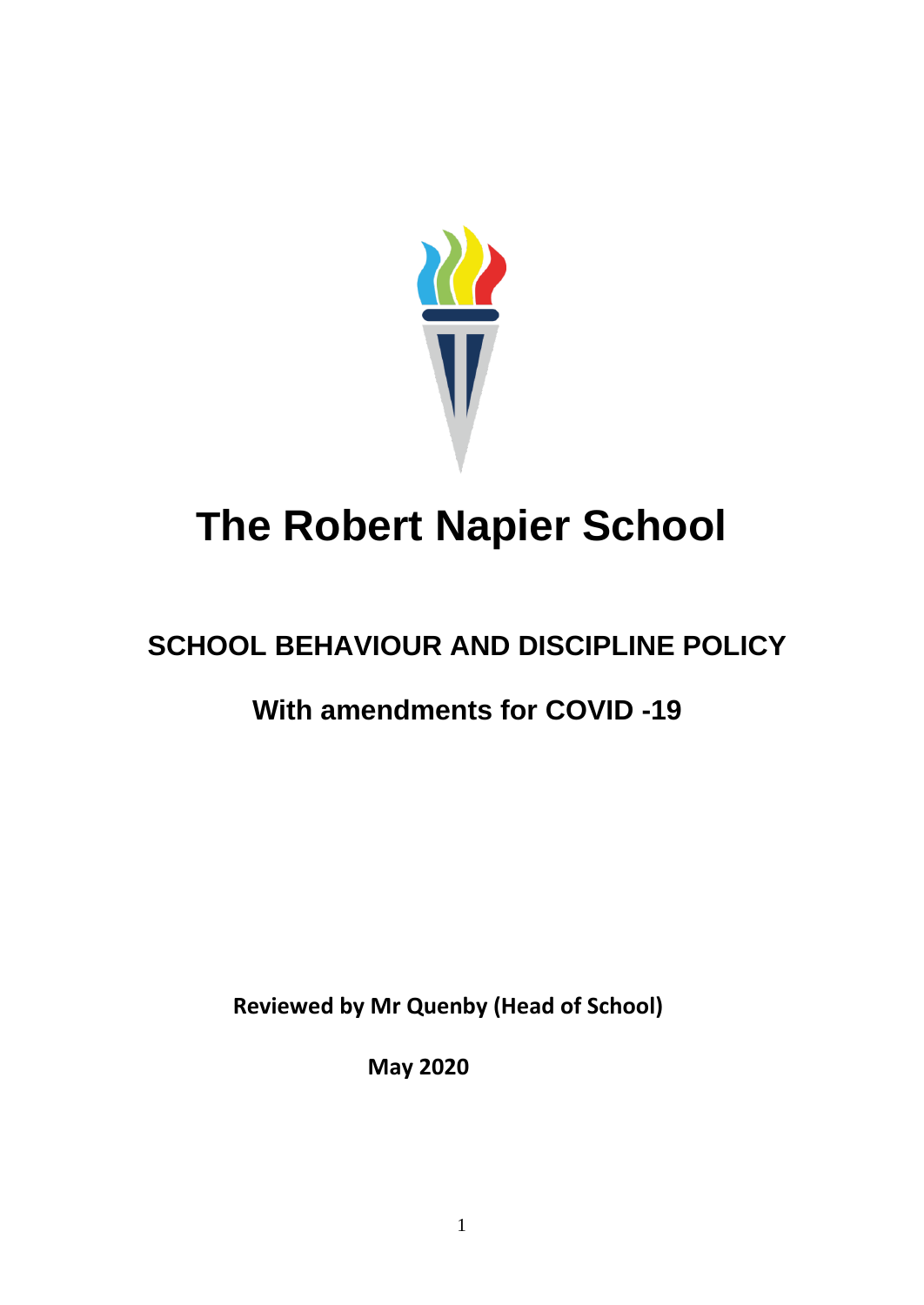### Table of Contents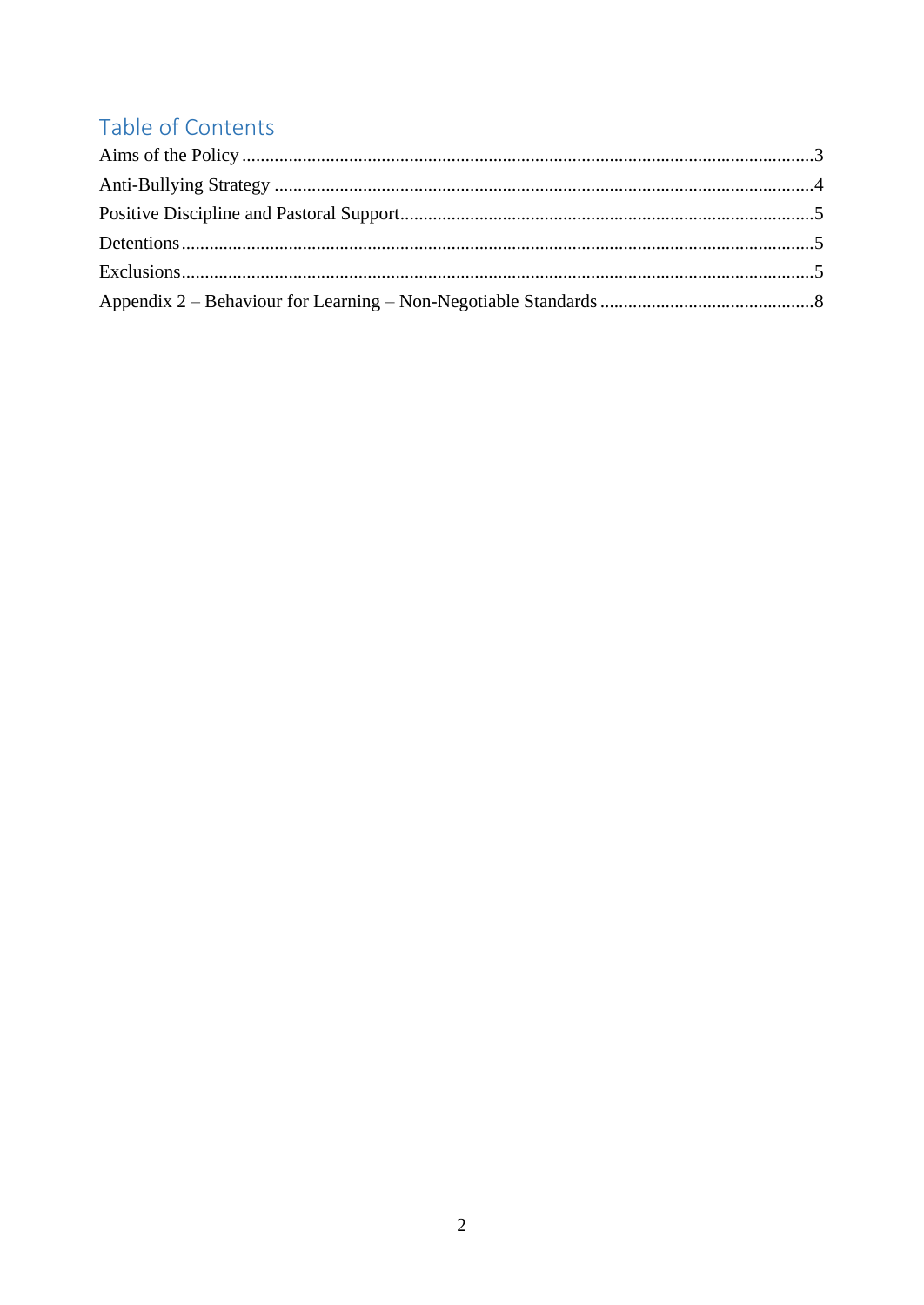### **The School Discipline Policy**

#### <span id="page-2-0"></span>**Aims of the Policy**

1. The Local Governing Body are responsible for setting the school's discipline policy (the policy). This is their written statement of general principles, which considers the needs of all students, including any with special educational needs. This Policy will be published on the school website, monitored annually and reviewed every three years.

2. The policy takes account of guidance from the Department for Education. It aims to make clear the boundaries of what is acceptable, the rewards and sanctions that will be applied, and arrangements for its consistent and fair application. The policy is consistent with the school's policies on racist incidents, bullying, attendance and equality.

3. The Local Governing Body has a general duty to ensure that school policies promote good behaviour and discipline among students. The Headteacher is responsible for promoting good behaviour and setting the school's behaviour for learning system and embedding them in to school procedures.

- 4. The policy supports the stated aims of the school: To support student learning by:-
	- encouraging excellence and raising aspirations so that all students experience and celebrate personal achievement in all aspects of school life;
	- promoting in our students' self-discipline, self-esteem and an enjoyment of learning in a well-ordered environment;
	- being a caring community, sensitive to the welfare and development of both
	- students and staff:
	- actively promoting equal opportunities for all and helping students to develop awareness, respect and tolerance for the religious, cultural and moral values of others;
	- developing the school as an integral part of the community and emphasising the partnership between school and family;
	- equipping our students with the knowledge and skills necessary to participate effectively in a rapidly changing world.
	- Ensuring that students and adults at the Robert Napier School remain safe during the COVID-19 crisis, by behaving in a way that is safe, and respectful of others health and safety, and gives regard to social distancing

5. The school, through its academic and pastoral work, promotes respect for others, intolerance of bullying or harassment, the importance of self-discipline and the difference between right and wrong. The boundaries are made clear for students from the outset with the signing of the Home School Agreement, and then followed up through the school rules, published each year and taught through tutorial and personal, health and social education (PSHE) lessons. Standards are reinforced through house and school assemblies.

6. Teaching and pastoral staff have been trained to diffuse situations when they are dealing with incidents of unacceptable behaviour. Staff are expected to calm potential volatile situations, and prevent the issue being escalated to a higher level.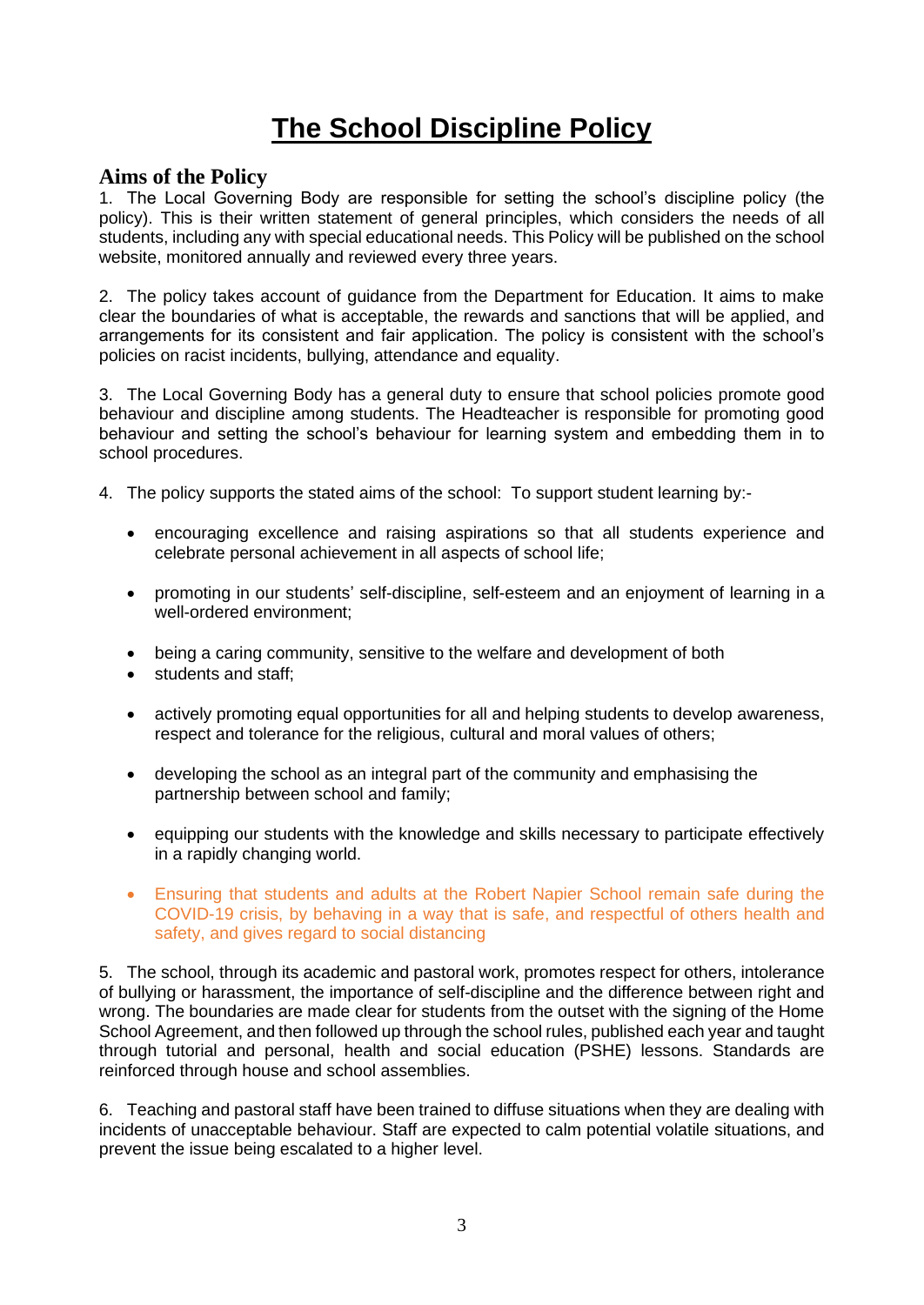This will have further significance and importance during the COVID-19 crisis in ensuring that students and adults remain safe and do not place others at risk.

To help with this process, staff have been trained to use SMART ABCD when dealing with issues.

#### <span id="page-3-0"></span>**Anti-Bullying Strategy**

The Robert Napier School defines bullying as the behaviour by an individual or group, repeated over time, that intentionally hurts another individual or group either physically or emotionally. Most forms of bullying have three things in common:

- It is deliberately hurtful behaviour
- It is repeated often over a period of time
- It is difficult for victims to defend themselves

Bullying can take many forms but the four main types are:

- Physical bullying hitting, punching, kicking, breaking/taking belongings
- Verbal bullying name calling, insulting, racist, homophobic and sexist remarks
- Cyber bullying phone calls, text messages or e-mails/chat rooms
- Indirect bullying spreading rumours, excluding from social group

The school will not tolerate bullying behaviour and it is policy that every complaint about bullying will be investigated fully. The school seeks to educate all members of the school community in the consequences of bullying for both the bully and the victim. The pastoral system in the school will provide effective and sensitive support for the identified victims of bullying. The school will also apply appropriate sanctions, in line with the school discipline policy statement, to those who are considered to be involved in bullying behaviour. We are aware that the application of sanctions is not the only way of eliminating bullying. The school understands that the bully also needs support to control their behaviour and the school is committed to providing such support through Student Services.

Necessary measures will also be taken on bullying incidents that happen outside school. In these cases the issues will be fully investigated and the appropriate action taken. With the increased number of incidents involving Cyber bullying, which happen mainly off the school site, the appropriate action will be taken within school and parent(s)/carer(s) will be informed as the need increases for greater parental responsibility.

It is the policy of the school that all staff will respond to issues of bullying (in line with the Equality Act 2010) and be made aware of the results of bullying. We know that bullying by and of students can be related to identity-based characteristics. This can be due to a student's race or ethnicity; a disability or special educational need; sexual orientation whether actual or perceived; religious belief; gender; or gender identity. Acts of homophobia and racism are illegal, and so the school keeps a log of any incidents of this nature, and where it is deemed serious, may report it to the Police.

We acknowledge that both falling out with friends and bullying can be equally upsetting and unpleasant but it is important to distinguish between the two. Friendship problems may be an occasional incident where both students disagree and find it difficult to resolve the disagreement without adult help. It is unlikely to be repeated behaviour and may even be accidental. However, we also recognise that repeated conflict can sometimes lead to bullying.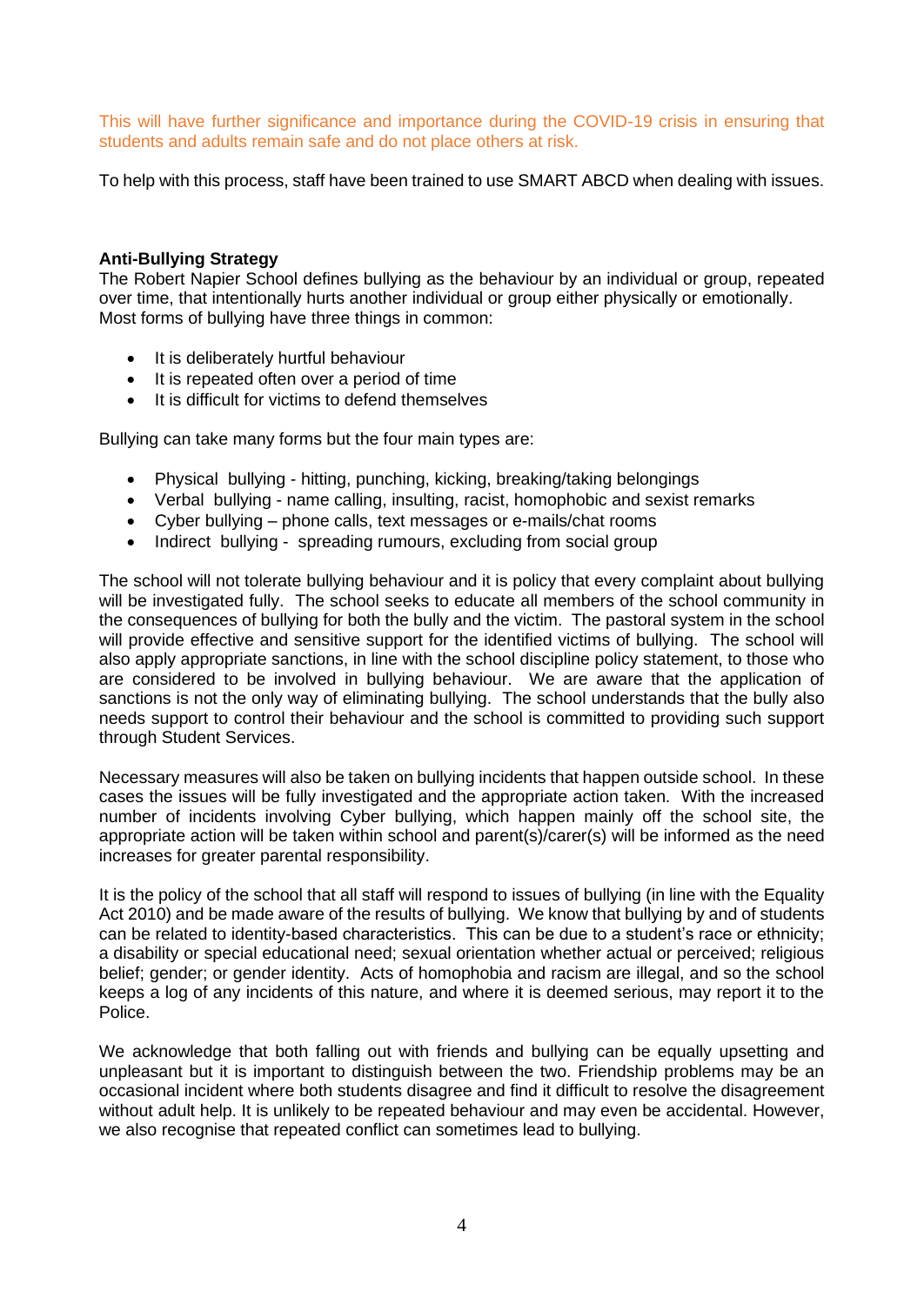Bullying will be discussed and students made aware of how and where to seek help, through form time, assembly, PSHEE and Citizenship. Students will also be encouraged to report any cases of bullying that they may be aware of to any member of staff, who will then direct them to the appropriate member of staff to deal with it. Parent(s)/carer(s) are encouraged, where possible, to recognise the signs of bullying and report this to the school. Parent(s)/carer(s) are also seen as having a very important part to play in supporting the bully and changing his/her behaviour, therefore all cases of bullying behaviour will be reported to parent(s)/carer(s).

#### <span id="page-4-0"></span>**Positive Discipline and Pastoral Support**

7. The school promotes consistency of rewards and sanctions through the published guidance in the Behaviour for Learning System for staff (Appendix 1). Rewards include the appropriate use of praise, house points, postcards home, certificates, termly commitment to learning and house celebration events. Sanctions for unacceptable conduct include verbal warnings, removal to relocation room loss of privileges, lunchtime community service or after school detentions, internal isolation in the Referral Centre, or exclusion.

8. The school monitors discipline and behaviour through its self-review framework of activities and reports to the Local Governing Body at least 3 times year with summary report provided 6 times a year. All exclusions and racist incidents are reported to the Local Authority as required.

9. Students who are at risk of disaffection as identified through self-review or by house teams receive support through the work of the school's pastoral and academic teams, including the SENCO, to reduce the risk of exclusion. These strategies include advice and guidance, referral to external agencies including behaviour management and Connexions, peer mentoring, personalised timetables including alternative curriculum and work-related learning, attendance at alternative provision, and as a last resort managed transfers to other schools.

#### <span id="page-4-1"></span>**Detentions**

10. The school may use detentions as a sanction in response to poor behaviour. The school will safeguard children's and parents' legitimate rights by making detentions reasonable and proportionate to the offence. The school will consider a child's age, special educational needs, religious requirements and whether a parent can reasonably arrange for a child to get home from school. In cases of dispute or doubt the Headteacher will make this judgement. In most cases, parents will be provided with 24 hours written notice and this may be via parent mail.

11. A parent who is unhappy with the school's use of detention, or any other aspect of the implementation of this policy, may complain to the Headteacher using the school's complaints procedure.

#### <span id="page-4-2"></span>**Exclusions**

12. The school may use fixed term or permanent exclusion as a response to poor behaviour considering the most recent *DfE* guidelines. Only the Headteacher, or Acting Headteacher, can exclude a student from school. The decision to exclude will be taken in response to a serious breach of the school's discipline and behaviour policies and/or if allowing the student to remain in school would seriously harm the welfare of the students or others in the school. Under DfE guidelines, any student who would exceed 45 days of fixed term exclusions in a single academic year if given a further fixed term exclusion which would bring this about, can only be permanently excluded. The Local Governing Body Disciplinary Panel would therefore meet to decide whether to uphold the Headteacher's decision to permanently exclude or reinstate the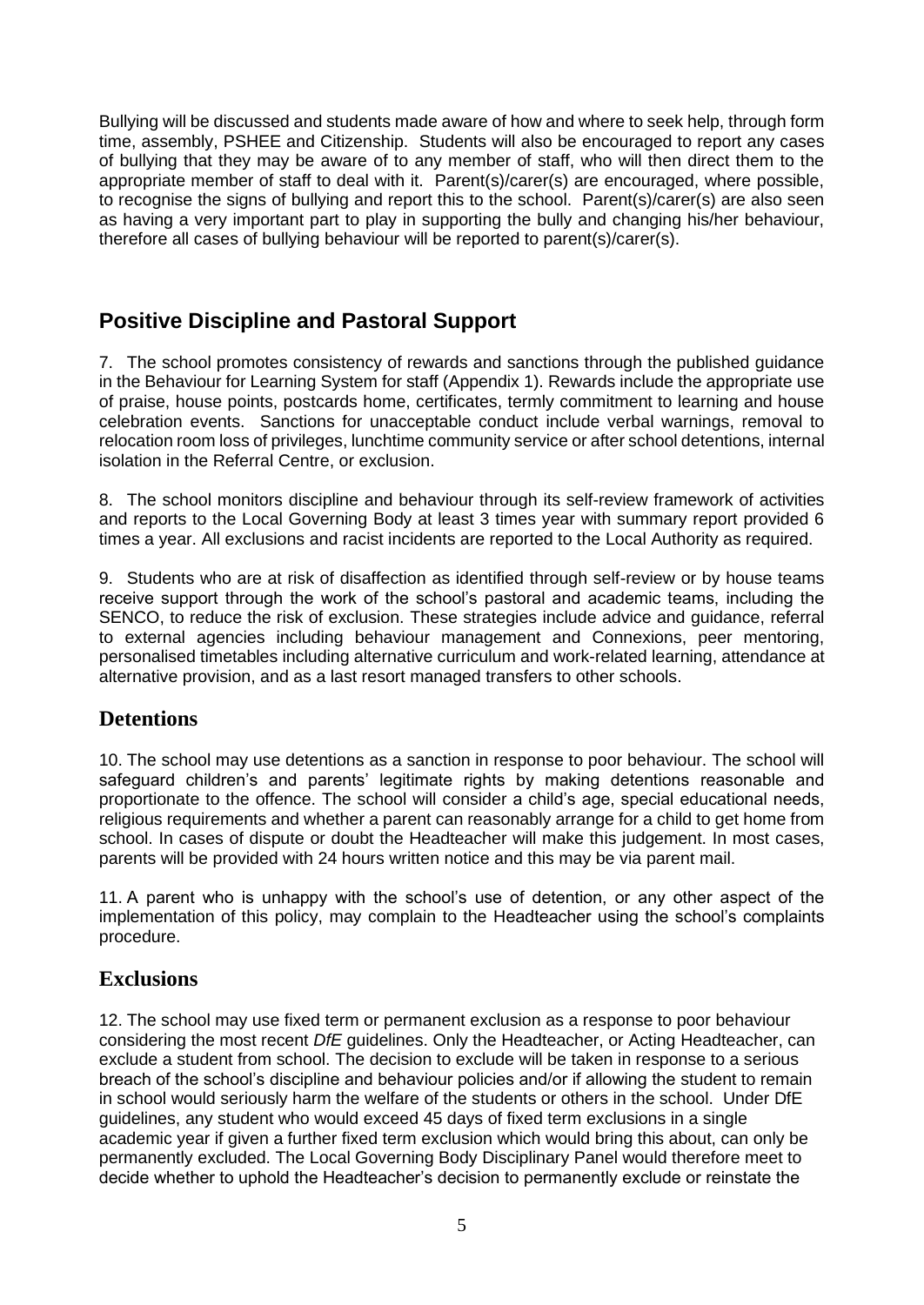student.

13. In determining the number of school days in a school term in relation to exclusion, a school term represents 3 per year, i.e. Autumn, Spring & Summer. Specific dates are published on the school website.

14. The Headteacher may use exclusion as a response to serious or persistent misconduct. Exclusion, whether internal, external or permanent, may be used, for example (but not exclusively) in any of the following circumstances:

- Failing to follow the school rules
- Persistent defiant behaviour
- Aggressive behaviour
- Intimidating behaviour
- **Bullying**
- Racism
- Violence
- Bringing the school into disrepute or acting in a way, whilst in school uniform, both inside or outside the school, which contravenes the school's discipline policy
- Serious or actual threatened violence against another student or member of staff
- Sexual abuse or assault
- Persistent and defiant behaviour including bullying.
- Where allowing a student to remain in school would be seriously detrimental to the education of other students, or the welfare of students and staff.
- 15. In making the decision related to drugs the Trust has determined the following is important:
	- a) a student who supplies any drugs or other solvents on the school premises will normally be permanently excluded for a first offence. 'Supply' includes supplying for money, exchange of goods or free-of-charge. In the case of the supply of a drug which is legal (including over-the-counter drugs) the Headteacher will assess the seriousness of the incident before deciding whether to exclude permanently or for a fixed period. Before deciding on exclusion, the Headteacher will ensure that a satisfactory investigation has been carried out.
	- b) a student who has any illegal drug in his/her possession will normally be excluded for a fixed period **for a first offence**, to be determined by the Headteacher after considering all the circumstances of the case.
	- c) A student perceived to be under the influence of drugs will normally have parents contacted and a proportionate consequence applied.
	- d) The Headteacher will also determine what counselling needs to be provided and/or other action needs to be taken during or after the exclusion. For a **second offence** the Headteacher will determine whether a further fixed- term exclusion is appropriate, or whether it is appropriate to exclude permanently. In coming to a decision, the Headteacher will take into account any medical/police/social service/drug advisor reports that may be available, and consider whether further counselling is appropriate.

16. In making the decision to exclude for bringing an offensive weapon to school, or being in possession of an offensive weapon, e.g. a knife or other weapon considered capable of causing harm, it is likely that this will result in permanent exclusion.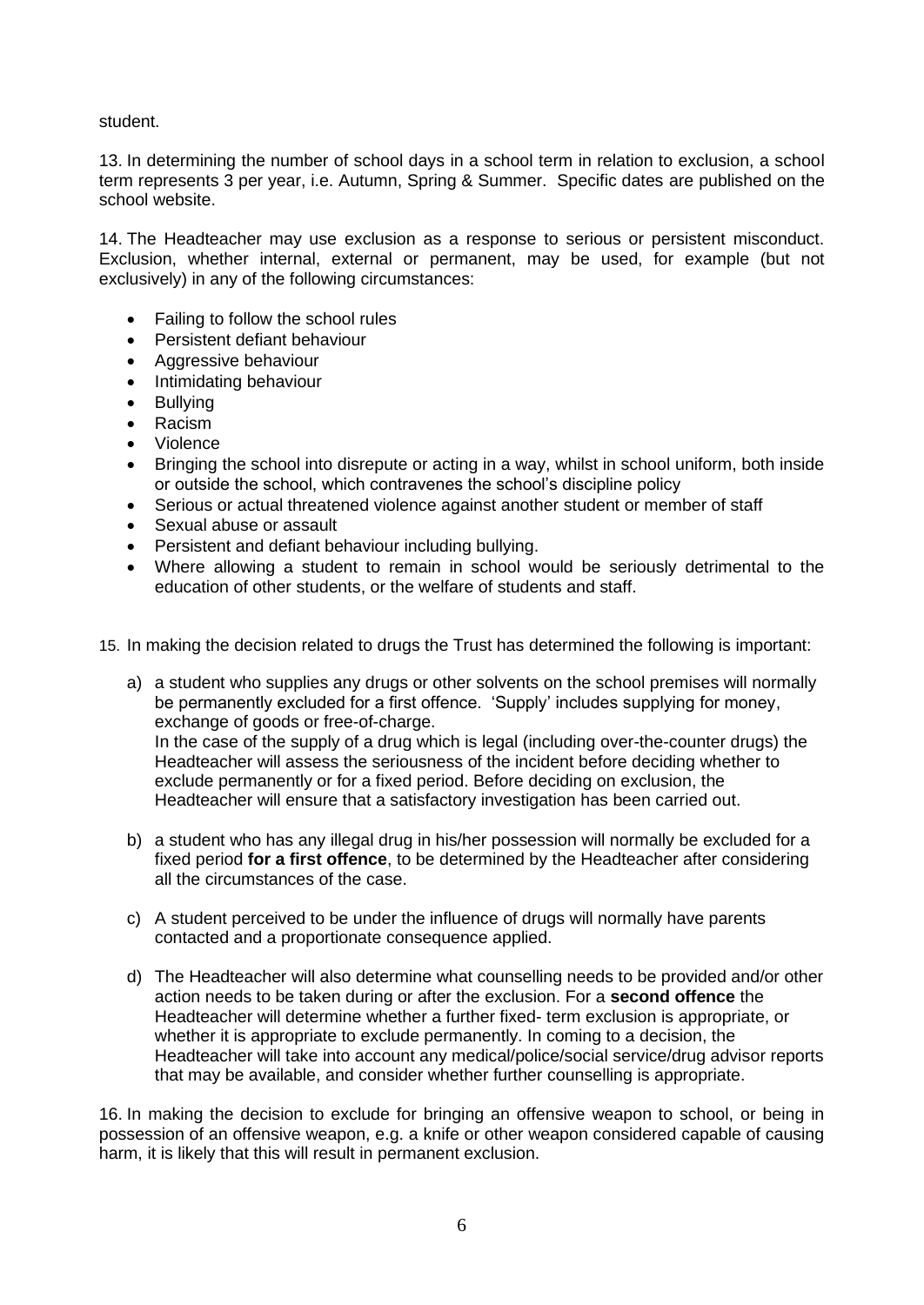17. The school will investigate and use appropriate sanctions for incidents of non-criminal poor behaviour, including bullying outside of school premises, whether in school uniform or not, which may pose a threat to other students or the public, or which could adversely affect the reputation of the school. For criminal acts of unacceptable behaviour outside of school, the school will cooperate with any police investigation undertaken.

Appendix 1 - Behaviour and Rewards System Appendix 2 - Behaviour for Learning – Non-Negotiable Standards

#### Appendix 1 **Behaviour and Rewards System All students need to be treated with consistency according to the following system:**

#### $\cdot$ **1. Make use of the reward system: Bronze: (1HP)** Consistently completed homework, sensible behaviour during lessons, 3 questions answered in class, or improved behaviour during lesson time. **Silver: (2HPs)** Improved test scores, continued and consistent lesson engagement, homework or task completed to a high standard using subject specific language. **Gold: (3HPs)** Evidence of independent learning where the student has applied the knowledge they have learnt or has made further research. **Platinum: (4HPs)** Peer mentoring in lesson, achieving target grade early, most improved in class, highest achiever in test, continual exceptional work. **4. Relocation and follow-up process:** 1. In the relocation room the student completes a behaviour reflection sheet. 2. Completed reflection sheet is handed to HoD and logged (for Department records). 3. The subject teacher should contact the parents on the day of the incident to agree on the 30 minute detention. Ideally, a detention should be set as close to the incident as possible. Check SIMs to avoid detention clashes and log on SIMs. 4. If parents are unobtainable after 3 attempts to contact them, speak to the House team for best time to call/alternative contact details. Where it has not been possible to contact parents set the detention through SIMs. 5. If the student does not attend the **2. Ways to avoid potential behaviour issues:** 1. Always use SLANT or equivalent at the start and throughout the lesson. 2. Always try and diffuse situations using SMART ABCD. 3. Challenge with compassion. 4. For lateness – If late, allow students to enter, take seat and get working. During the first activity speak to the student and quietly ask why they were late to the lesson. Ideally at the end of the lesson (to avoid confrontation in teaching time) discuss with the student that this time will need to be made up, either 5-10 minutes at break or **3. Consequences of poor behaviour in lessons:** 1. This system should be followed once you have exhausted your personal behaviour management strategies. 2. One clear, specific verbal warning will be issued. The student can be asked to step outside for a couple of minutes to calm down. 3. The student can be moved within the classroom. 4. The student will be re-located within the department if poor behaviour continues. 5. If a student refuses relocation, or for a one off serious incident patrol needs to be called.

detention, departments should set one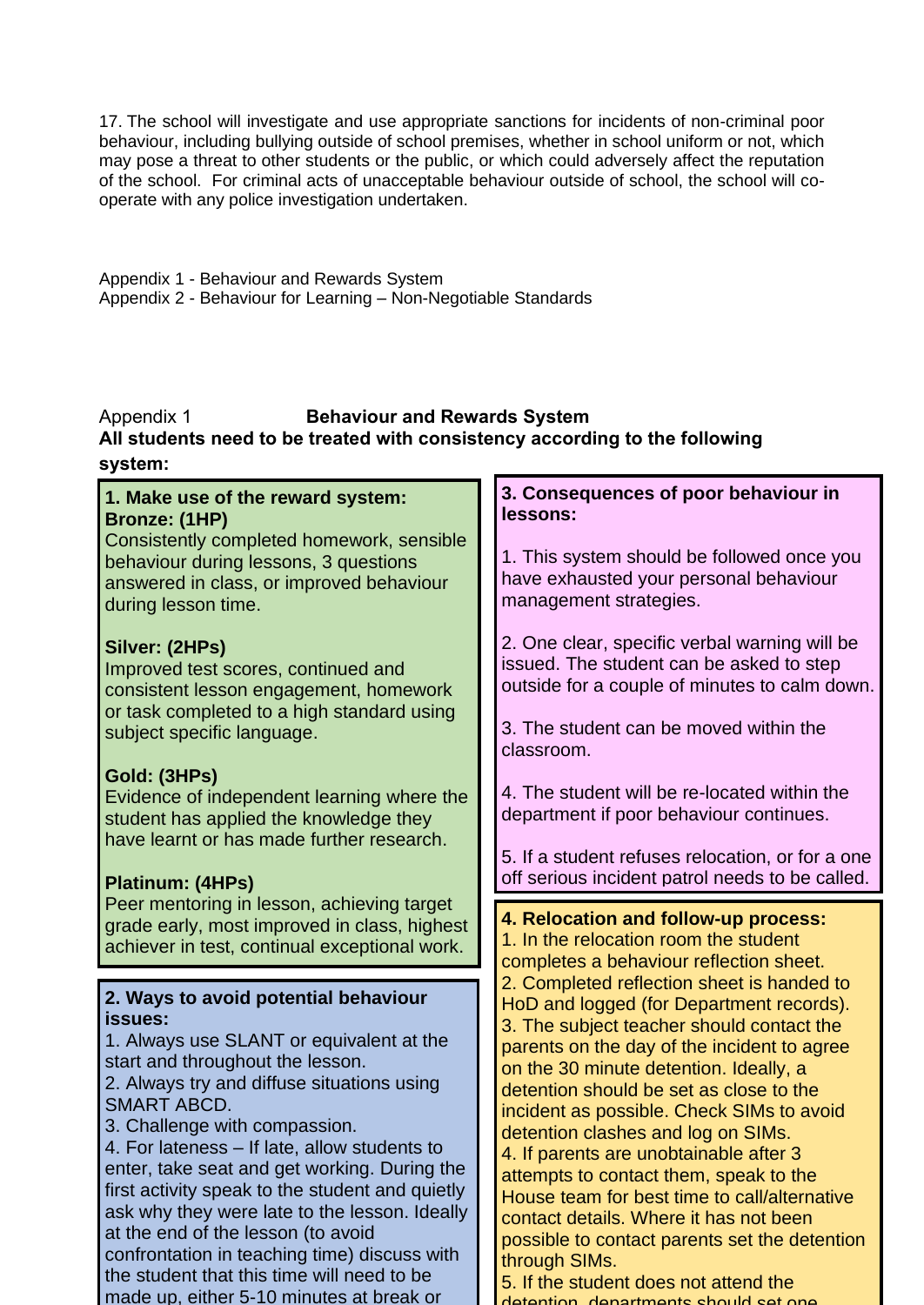#### <span id="page-7-0"></span>Appendix 2

### **Behaviour for Learning – Non Negotiable Standards**

As students of Robert Napier, we will work very hard to make behaviour in our school outstanding by following the recipe for success which students and staff created:

#### 1. Adults' instructions must be followed All Robert Napier Students will respect the authority of the adults in the school:

- a. without question
- b. We should accept consequences of our own actions without argument
- c. We will respect the time and effort put into marking and planning of lessons, showing our appreciation to teachers for this

#### 2. All Robert Napier students should show a readiness for learning at all times:

- a. We will be properly equipped and will have planners, books, knowledge booklets and equipment on the table ready for learning
- b. We will take pride in our work and produce our best at all times
- c. We will not use mobile phones in lessons unless asked to
- d. All of us will follow the SLANT process in all lessons to support our learning:
	- **S**it up straight,
	- **L**isten,
	- **A**nswer questions,
	- **Never interrupt and**
	- **T**rack the teacher (or text or speaker)
- 3. All Robert Napier students should move through the school quickly and in an orderly manner:
	- a. We will be punctual to school and to lessons and ready to start learning straight away
	- b. Changeover of lessons should be within 2 minutes seat to seat and in silence inside the school building
	- c. Everyone in the school should walk on the left side of corridors in single file if necessary
	- d. We should ensure no student feels unsafe by our own actions

#### 4. All Robert Napier students should be well mannered at all times:

- a. We should open doors for each other and for guests
- b. We should speak to staff and to each other with respect and courtesy at all times
- c. We should not swear in any part of our conversations with staff or other students
- d. We should challenge poor manners and actively model the correct behaviours to younger students

#### 5. All Robert Napier students should present themselves in the correct uniform at all times:

- a. We will avoid confrontation with staff by wearing the correct uniform
- b. We will represent the school to high standard by wearing a uniform with pride to and from school.